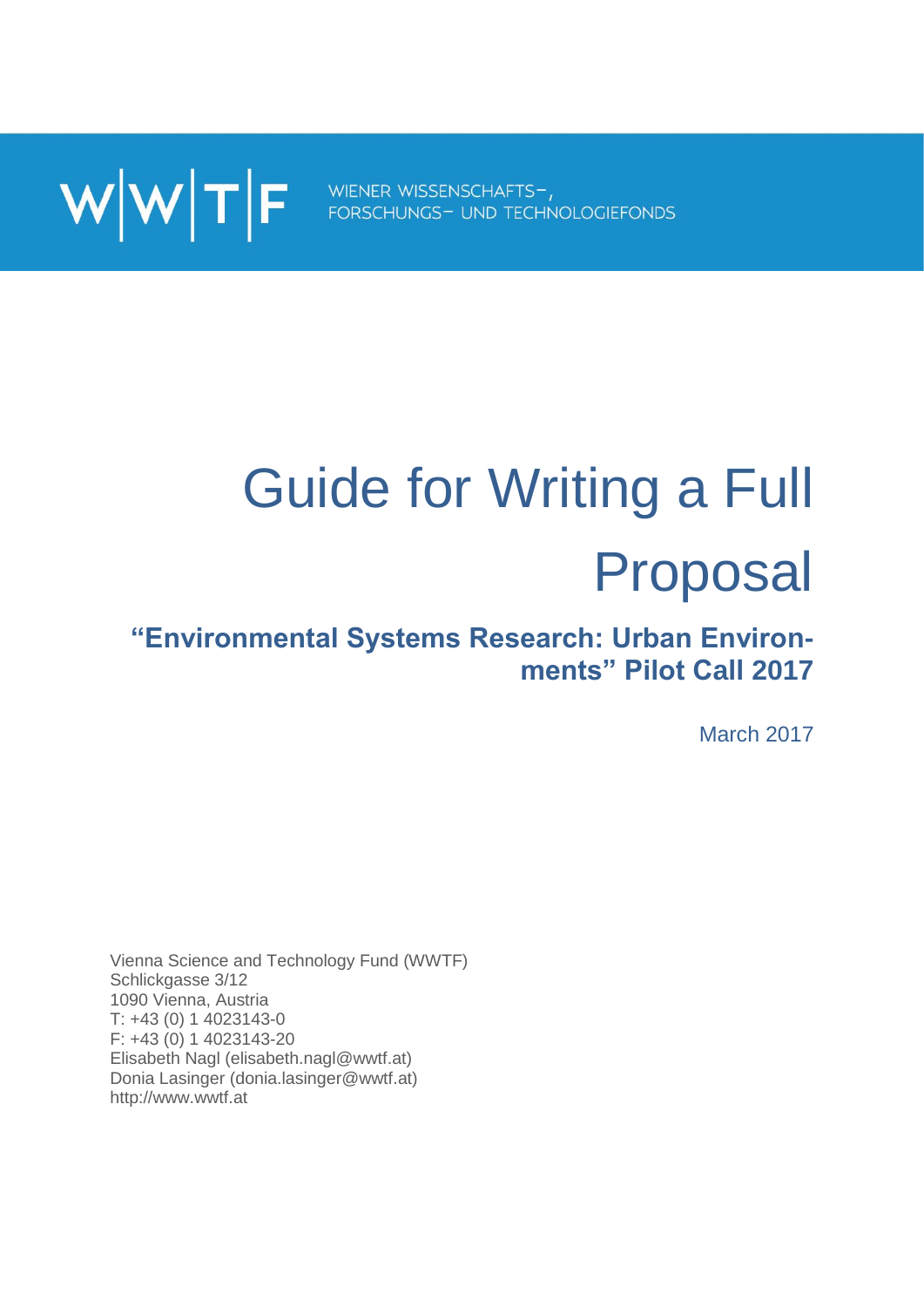## **About WWTF**

The Vienna Science and Technology Fund (WWTF) is the only larger Austrian private nonprofit organization established to promote science and research. WWTF started its funding activities in 2003. According to its statutes, WWTF aims to fund excellent scientific research(ers) following the highest international standards in order to promote Vienna as a city of science and research.

WWTF provides substantial funding for larger multi-annual research projects at home institutions located in Vienna ("Project Funding"), as well as striving to attract excellent researchers from abroad to Vienna ("Vienna Research Groups for Young Investigators"). WWTF runs calls resulting in a strong competition for funding.

Currently, WWTF runs the thematic programmes "Life Sciences" (\*2003), "Mathematics *and* ..." (\*2004), "Information and Communication Technology" (\*2008), and "Cognitive Sciences" (\*2011) and the Pilot Call "Environmental Systems Research: Urban Environments 2017". The financial resources of WWTF originate from the "*Privatstiftung zur Verwaltung von Anteilsrechten*" from which WWTF receives about seven to nine million € annually.

In addition, WWTF runs two funding programmes for the City of Vienna: The "University Infrastructure Programme" (\*2006) and "Vienna Research Groups for Young Investigators" (\*2010) with a total annual funding volume of about three to four million €.

While the thematic funding programmes are established in close coordination with Viennese RTD policy and initiatives, the review and selection process lies strictly in the hands of international scientists not employed in Austria. For each call, an appropriate international expert jury is established. Additionally, for each proposal written peer reviews are obtained internationally. During a meeting in Vienna the juries formulate a funding recommendation based on the reviews and on their own expertise. This recommendation is then formally accepted by the WWTF Board of Directors.

The governing body is the WWTF Board of Directors. It is complemented by the WWTF Advisory Board composed of Viennese scientists and representatives from the areas of economics, society and politics. WWTF office manages all funding activities and is the contact point for all applicants and funded persons.

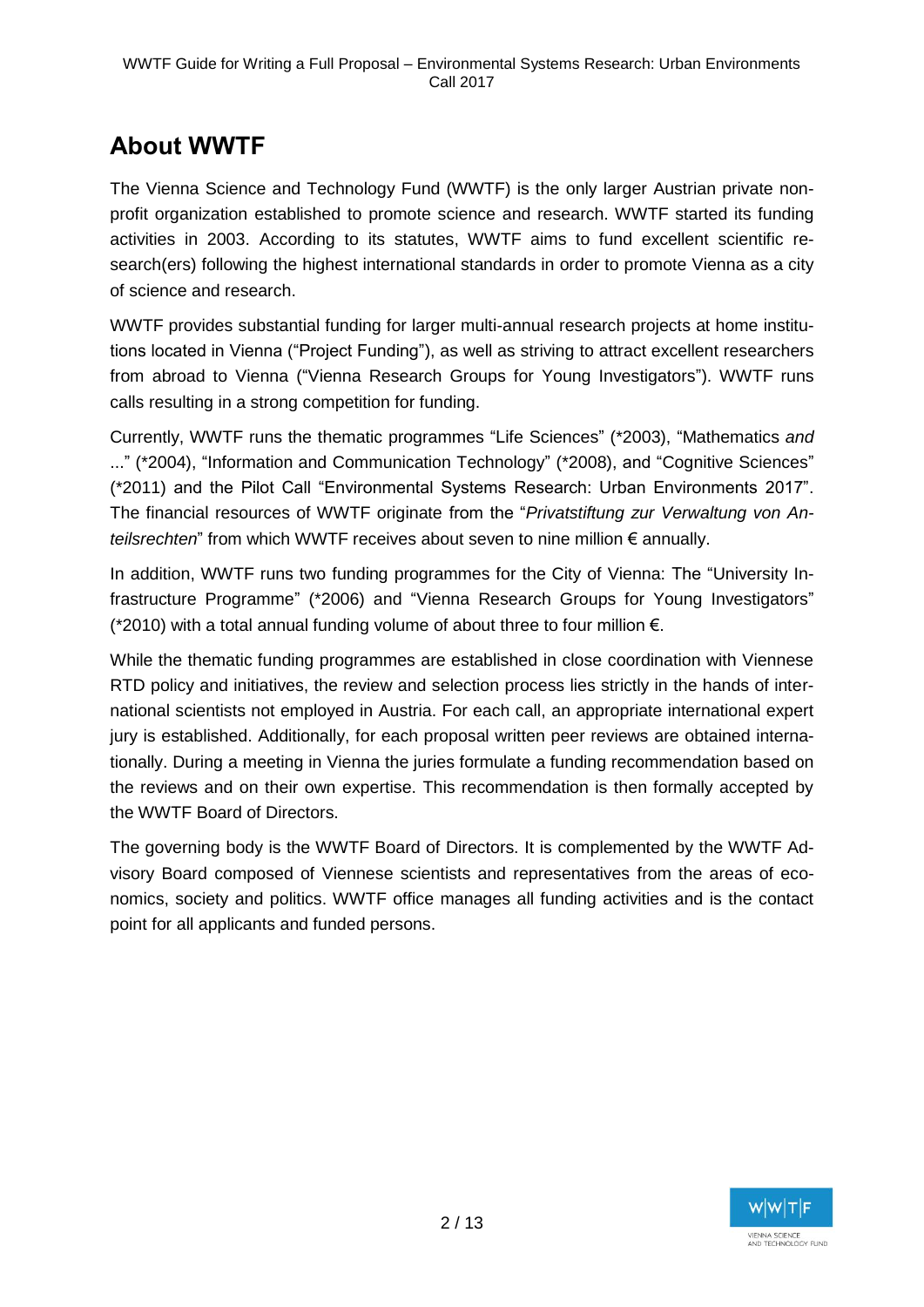## **Important Issues**

For **universities**, WWTF projects are treated according to §27 of the "Universitätsgesetz 2002". Therefore, authorized signatures from the university / scientific institution acting as home institution are mandatory for submission. In case of funding, the home institution will be the formal contract partner for WWTF with the principal investigator taking full scientific and financial responsibility.

WWTF funding may be used for all project-related costs; however, the main focus should be on funding scientific personnel. Everybody employed in a WWTF-funded project should get a fair contract with at least a *minimum wage* according to the "Kollektivvertrag" (collective agreement) of the Austrian Universities or non-university research institutions. Other institutions should pay their personnel according to the standards of the Austrian Science Fund (FWF) available contine at a continue at  $\alpha$ [http://www.fwf.ac.at/de/forschungsfoerderung/personalkostensaetze/.](http://www.fwf.ac.at/de/forschungsfoerderung/personalkostensaetze/) A *maximum total employment* is set at 100%. The personnel categories are:

- **Senior Personnel:** highly qualified scientists, usually already in permanent employment
- **Post Doc:** or equivalent qualification, including Senior Postdocs
- *PhD Student:* or equivalent qualification
- *Diploma Student:* Bachelor or Master students
- *Office/Technician:* office staff or technical staff (proportional funding only)

The funding by WWTF under this scheme is not intended to cover investment in general infrastructure, however pro rata depreciation rates for the project duration are fundable for **equipment** necessary for the project. WWTF funding also covers **consumables** and small devices up to 1,500 € each, **travelling costs** (incurred for attending project related scientific events and invitations), **publication costs** (including costs for patent filing and open access publication), **workshops / conferences** (costs incurred by own scientific events), and **other project related costs**.

WWTF pays a **maximum of 20% overhead**. Overhead ("indirect costs") is calculated as 20% of the direct costs of the project. The total funding volume is calculated as direct + indirect costs. A separate project account / SAP number for bookkeeping is necessary for each project and the direct costs must be reported to WWTF in case of funding. The overhead is paid as a flat rate with no strings attached. Kindly stick to the overhead regulations of the involved institutions.

**Compliance with the rules for good scientific practice including – if applicable – the appreciation of ethical aspects in research** is mandatory even at the proposal stage.

Please also consider WWTF's open access policy.<sup>1</sup>



 1 See http://wwtf.at/upload/WWTF\_Open\_Access\_Policy\_EN.pdf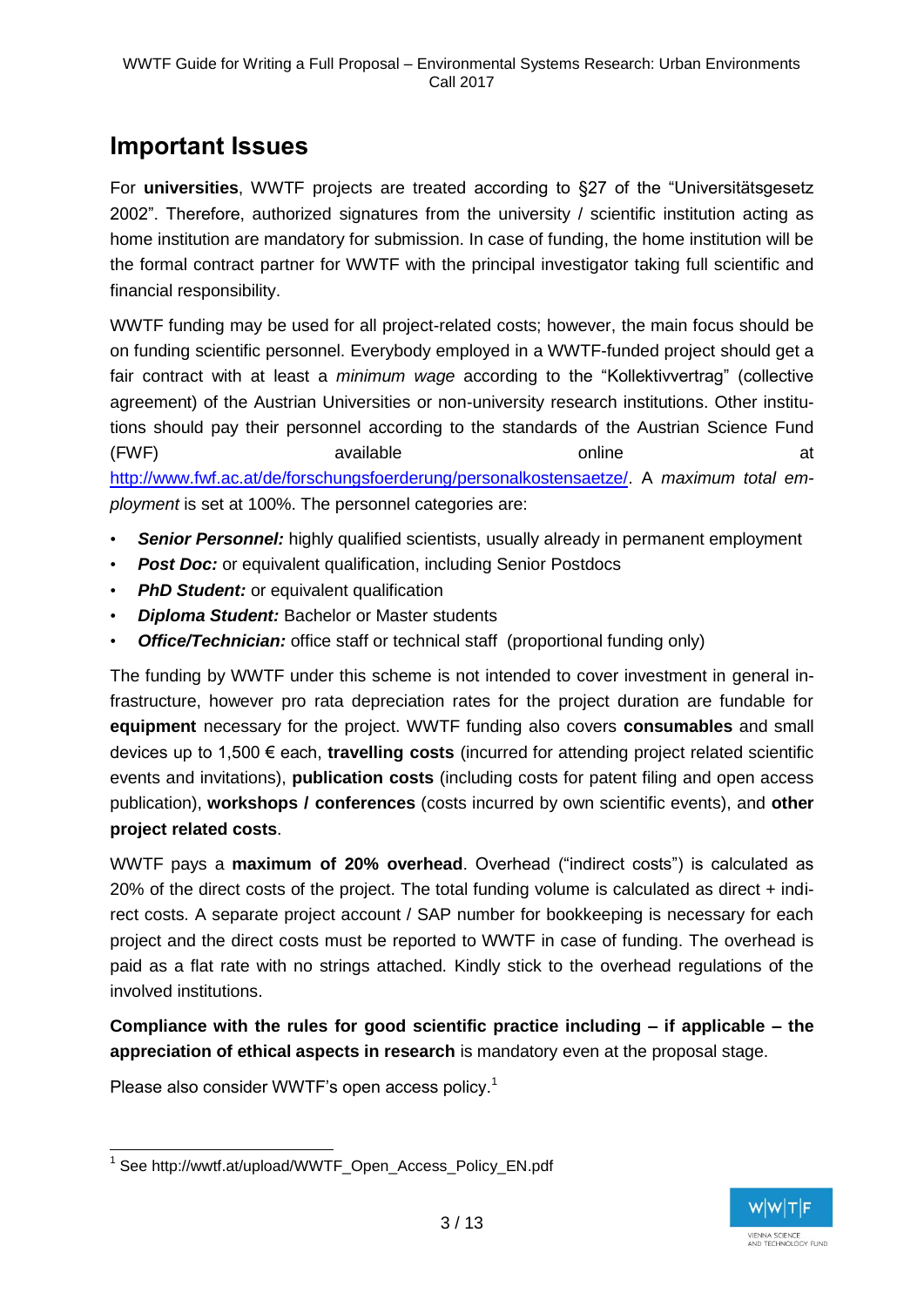## **Funding Criteria**

This WWTF call aims to support teams of scientists that want to conduct a cutting-edge research project in the field of environmental systems research over several years with a major focus on urban environments.

The key selection criterion for this call is **scientific quality**, i.e., both the applicants and the submitted project must be scientifically outstanding. The **innovative aspects** of a project as was well as its **prospective medium term benefits** (be it societal, scientific or economic) are major criteria in the review of the proposals. WWTF provides funding for scientific research projects which

- improve the understanding of current substantial research questions in the field of urban environments and thus demonstrate how the proposed work advances this area of research;
- are interdisciplinary in nature and should tackle societal highly relevant questions in the field of urban environments and bring together researchers from different scientific disciplines in order to foster interactive partnerships across Vienna;
- are characterized by a well-defined scientific research plan that includes clearly identified research questions, specified hypotheses, and a catalogue of sound methods to address the research questions;
- have a proposing team of researchers demonstrating a solid scientific track record according to the academic age and reflecting the interdisciplinary nature of the call;
- have a systemic character in order to allow for a holistic and multi-faceted approach.
- Researchers that include predictive modelling approaches that go far beyond monitoring in their proposal are strongly encouraged to submit a proposal.

Young and female scientists are especially encouraged to apply and to act as Principal Investigators.

## **Evaluation Process of full proposals**

In this call a **two-stage submission process** is used. Full proposals have to be submitted upon invitation by **18-May-2017, 2pm**.

#### **Evaluation procedure in detail:**

**1. Formal eligibility check by WWTF:** Initially the proposals will be screened for formal eligibility by the WWTF office based on the following criteria: Principal Investigator is affiliated to a Viennese research institution | duly submitted (including paper version) | funding range between 200.000  $\epsilon$  and 650.000  $\epsilon$  | required signatures | all necessary parts filled in | length of the proposal not exceeded | not more than two key roles in different proposals | maximum of 20% overheads not exceeded | maximum of 20% budget outside Vienna | maximum of 25% for non-personnel costs | Proposal checked on plagiarism. **Proposals that do not meet** 

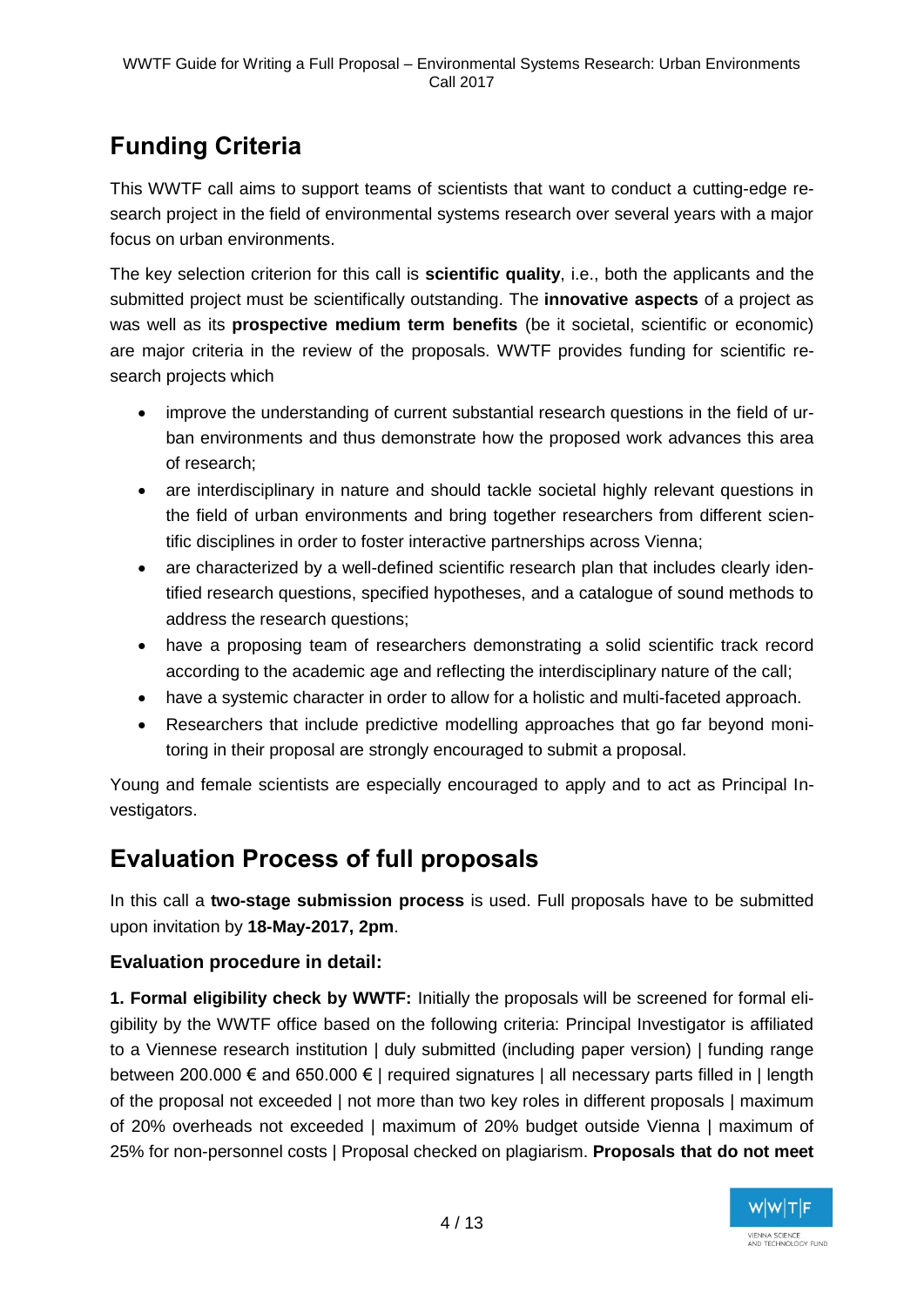**the key requirements outlined will not be sent for further evaluation to the jury.** Applicants of proposals which are deemed ineligible will be informed shortly after the submission deadline.

**2. Evaluation of full proposals:** The evaluation of full proposals is carried out through a combination of remote assessment by international peers and a jury of international experts who convene in Vienna. At least **two jury members** are assigned to each proposal which at first undergoes **written peer review** by at least three international reviewers. The content of the full proposal must be consistent and in accordance with the successful short proposal, extending it by providing full details about the approach, state of the art, etc.

**3. Jury meeting** in Vienna in early fall 2017: This is the most significant step in the assessment. There will be a comprehensive evaluation of all proposals on basis of written peer reviews and the jury's own expertise resulting in a recommendation "to be funded" or "not to be funded" for each proposal.

**4. Formal funding decision** (confirmation of jury recommendation) by WWTF Board of Directors.

*Applicants that have submitted a full proposal will receive anonymized full text reviews and a short summary of the jury discussion after the formal funding decision.*

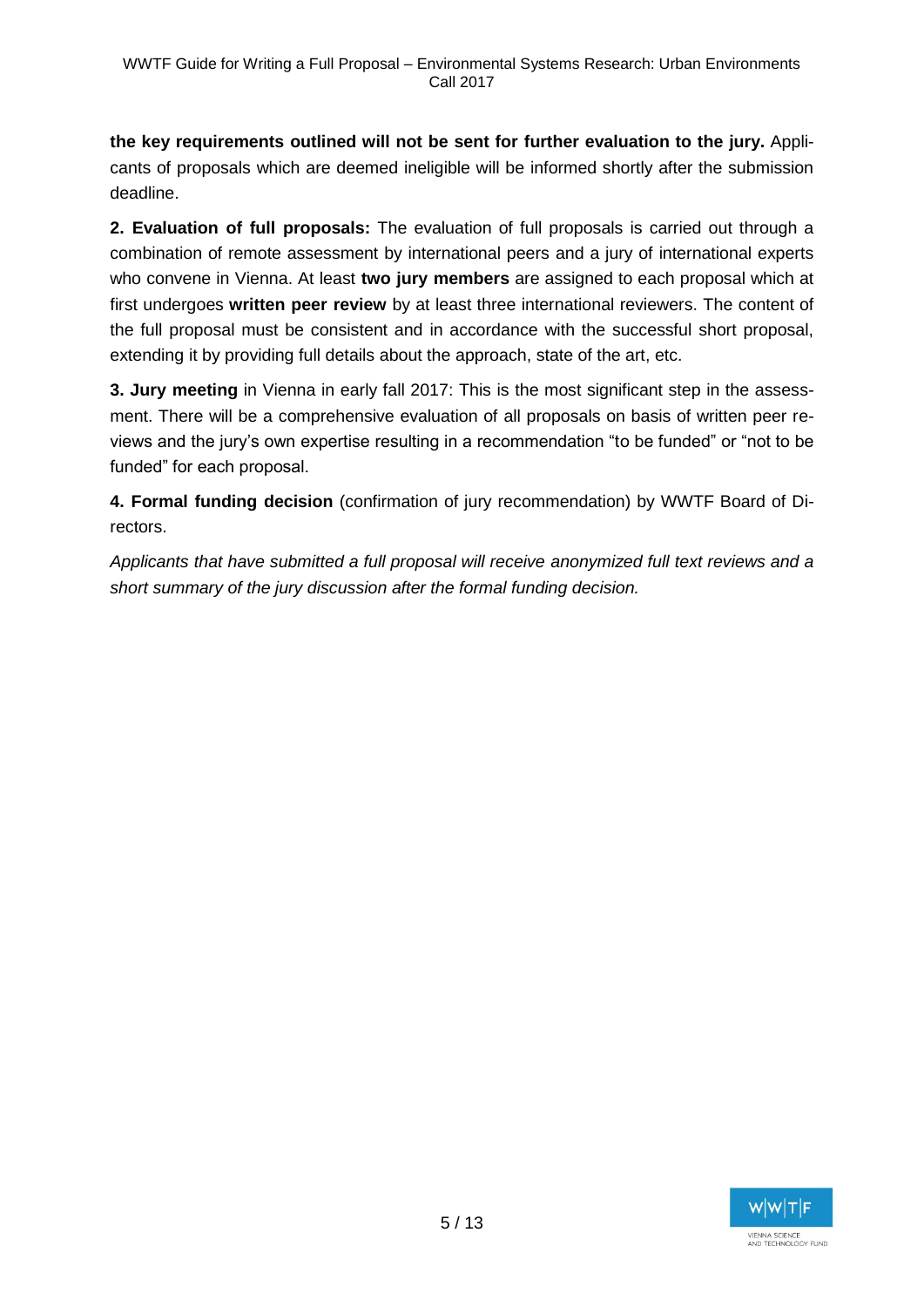## **How to use WWTF's Online Submission System**

- 1. Go to [https://funding.wwtf.at](https://funding.wwtf.at/)
- 2. **Log in**, choose the call and your short proposal
- 3. **Full proposal**: Fill in requested information in *online forms* and *upload requested files* (in PDF format). You can save the current status of your proposal at any time and access the system multiple times and edit the provided information!
- *4.* **Submit proposal**: The submit button becomes active only after all requested information has been filled in and uploaded (signalled by a green check mark next to the chapter title); Please be aware that after submission no changes are possible anymore!

*Note: The submission system closes at 2 pm on the day of the deadline. The offline part of the full proposal has a size limit of maximum 5 MB.*

## **Required Structure of a WWTF Full Proposal**

Applications to WWTF undergo an assessment by international scientists, thus all proposals must be written in **English**. Please write precisely and to the point but go into enough detail to allow an evaluation by international peers!

The information for the full proposal consists of a part that is written "offline" and has to be uploaded as one PDF document as well as information that need to be filled in directly in the online submission system.

**Offline / word processing part** of the proposal:

- Some parts of the full proposal must be written offline with a word processing programme to allow images, tables, etc. and then uploaded (as a PDF file) to the WWTF submission system. A template is provided for this part of the proposal, which you can find at the bottom of the page of section 2. Research Project in the submission system.
- You may use the word-processing software of your choice but we kindly ask you to use a **common font type such as Arial and a font size of 11pt. Line spacing should be between 1.3 and 1.5**.
- Please do **not add any header or footer** (such as page numbers, proposal number, title of proposal) in the word processing file since this information will be added automatically upon upload of the PDF generated by the word processing programme.
- You **may include figures, tables**, etc. to improve the scientific presentation. Please note that the **size limit for the overall proposal is 5 MB**, thus, think of the appropriate resolution/file size of the figures.
- The length of the offline part of the **full proposal must not exceed 15 pages** maximum. Please note that the system refuses upload if this number is exceeded.

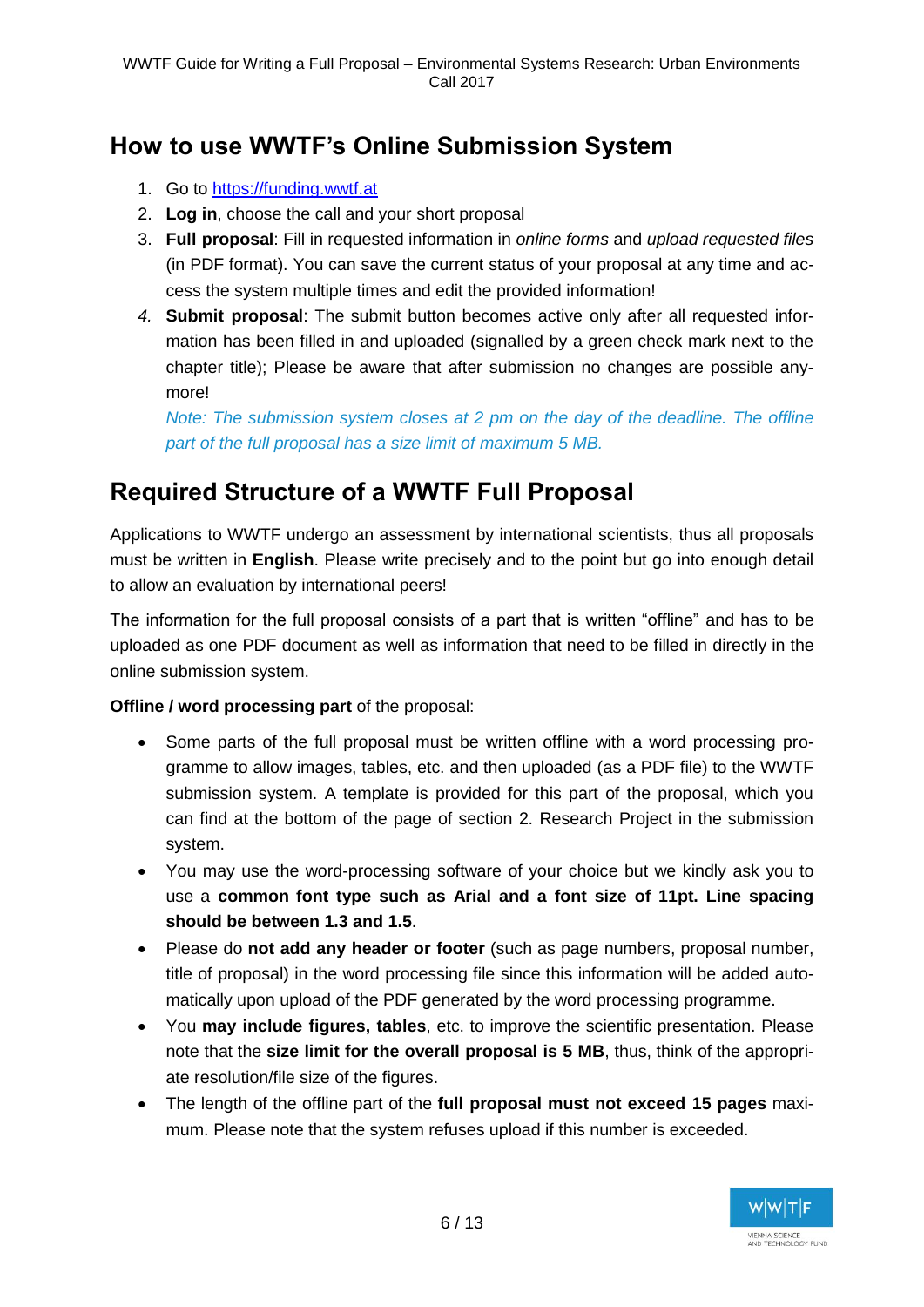Keep in mind that the **full proposal is an extension of the short proposal** you have already submitted. The information submitted in the short proposal phase will also be visible in the full proposals in greyed out boxes. Thus, substantial changes of in the project may impact the evaluation of the project by the jury.

**Online part** of the proposal:

 Note that the title of the research project, keywords and the key applicants (PI, Co-PI, and core team members) must be identical to those on the short proposal. No substitution, deletions or additions of key applicants are allowed!

#### **1. Project Summary**

- **Basic information** of the project such as the title is already filled-out. Information is transferred from the short proposal. The project duration can be changed, however major deviations from the short proposal must be thoroughly justified.
- **General description** (up to 1200 characters) in German language is mandatory and will be used by WWTF for public relations work (such as WWTF webpage) in case of funding but will not be visible in the final electronic proposal and print-out (for jury and peer reviewers). We ask you to use a public style abstract and not simply translate the scientific abstract into German.
- **Scientific abstract** (up to 1500 characters) in English will be the first information jury members and peer reviewers read.
- **Excluded peers** (for peer review) (optional, max. 3): Applicants may exclude up to three peers from reviewing your proposal without indicating any reasons. The names will be stored in the WWTF database and will not be visible in the electronic proposal and print-out. Please note that we will review internationally only, thus, no reviewer with an Austrian affiliation or with very close links to Austrian research will receive the proposal.
- **Suggested peers** (for peer review): Applicants must suggest five international peers from fields of competences that enables them to review the proposal. Suggested reviewers who you have previously worked with (publication activity, research cooperations, etc.) will not be considered due to the potential of a conflict of interest. Please provide up to five keywords or phrases that describe the reviewers' fields of competence to enable a balanced set of reviewers to be chosen.

#### **2. Research Project (max. 15 pages, PDF upload) (template is provided)**

Page numbers are indications about the expected length of each part, however, we allow for some flexibility between subchapters if this serves the more precise presentation of the pro-

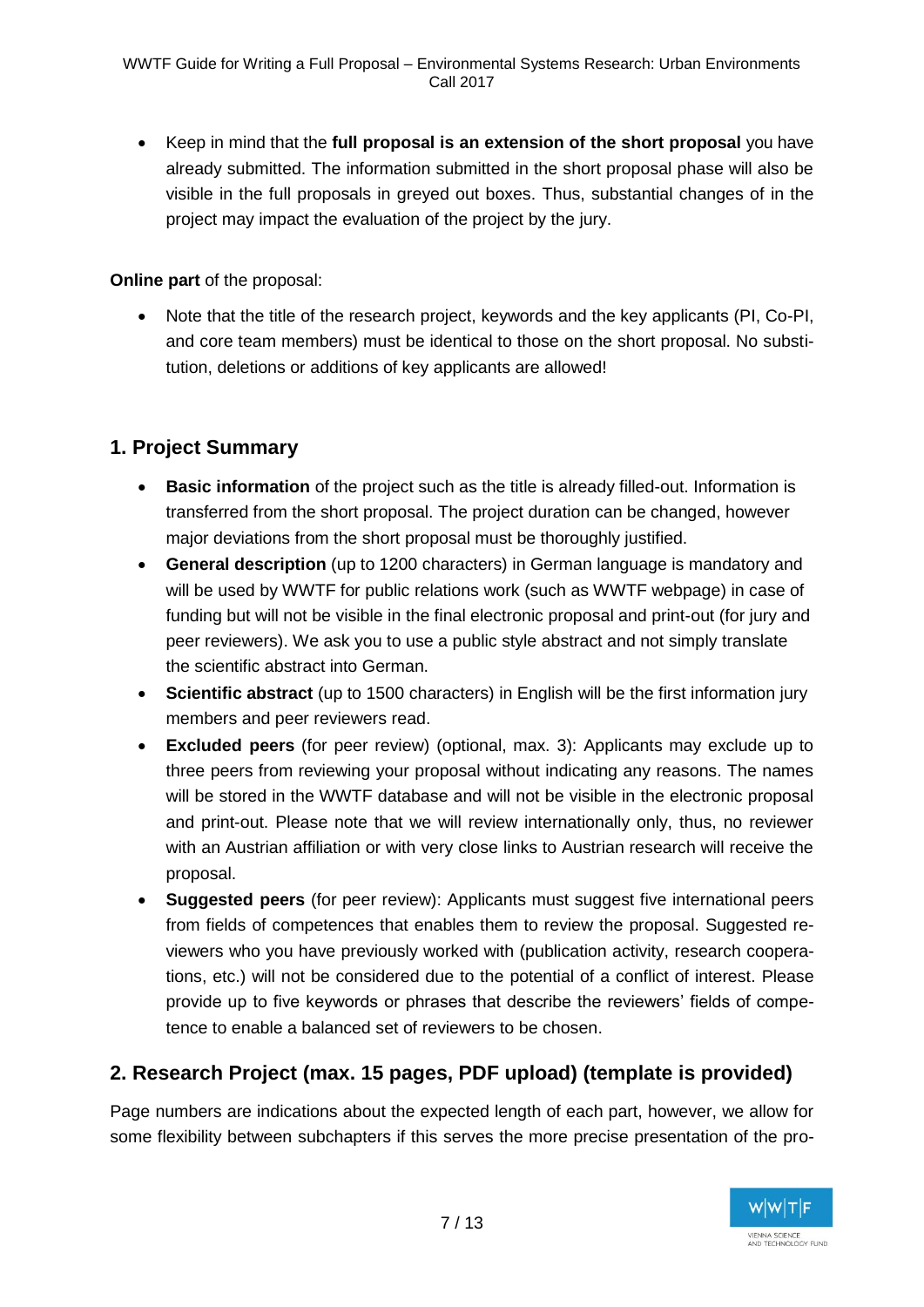ject. However, please note that the omission of particular parts may result in a negative evaluation.

- Project **description** (about 4 pages)
	- o **Subject of the research**
	- o **State of the art and key scientific challenges**
	- o **Research questions and hypotheses**
- **Objectives and expected outcomes** (about 1 page)
	- o **Objectives of the project**
	- o **Expected results and outcomes:** Is there a societal/economical (mid-term) relevance implicated?
	- o **Dissemination (academic and non-academic)**
- **Innovativeness and relevance** (about 2 pages)
	- o **Contribution and relevance** of the work to the field of urban environmental systems research: Describe the scientific relevance and contribution of the proposed work for the field of environmental systems research and the timeliness of the research.
	- o **Innovative aspects of the proposal:** What are the innovative aspects of the project?
	- o **Interdisciplinary aspects:** Why is an interdisciplinary approach needed to answer the research questions? What are the benefits of such an approach? How did the idea of the interdisciplinary project arise? What measures will be taken to ensure the collaboration across disciplines?
- **Methodological approach** (about 5 pages)
	- o **Methodology:** By which methods do you aim to reach the objectives of the project? Justify the choice of the empirical data you use (including a rationale for the selection of the research subjects). What does each involved discipline contribute in terms of methods?
	- o **Research plan:** Include a research plan (Gantt chart) that demonstrates the process of your work.
	- o **Feasibility and risk management:** Provide a short assessment of the feasibility of your approach. What are potential risky aspects in your research and how do you deal with it, if results fail to realize?
	- o **Potential ethical aspects (if applicable):** What potential ethical aspects are touched by your research?

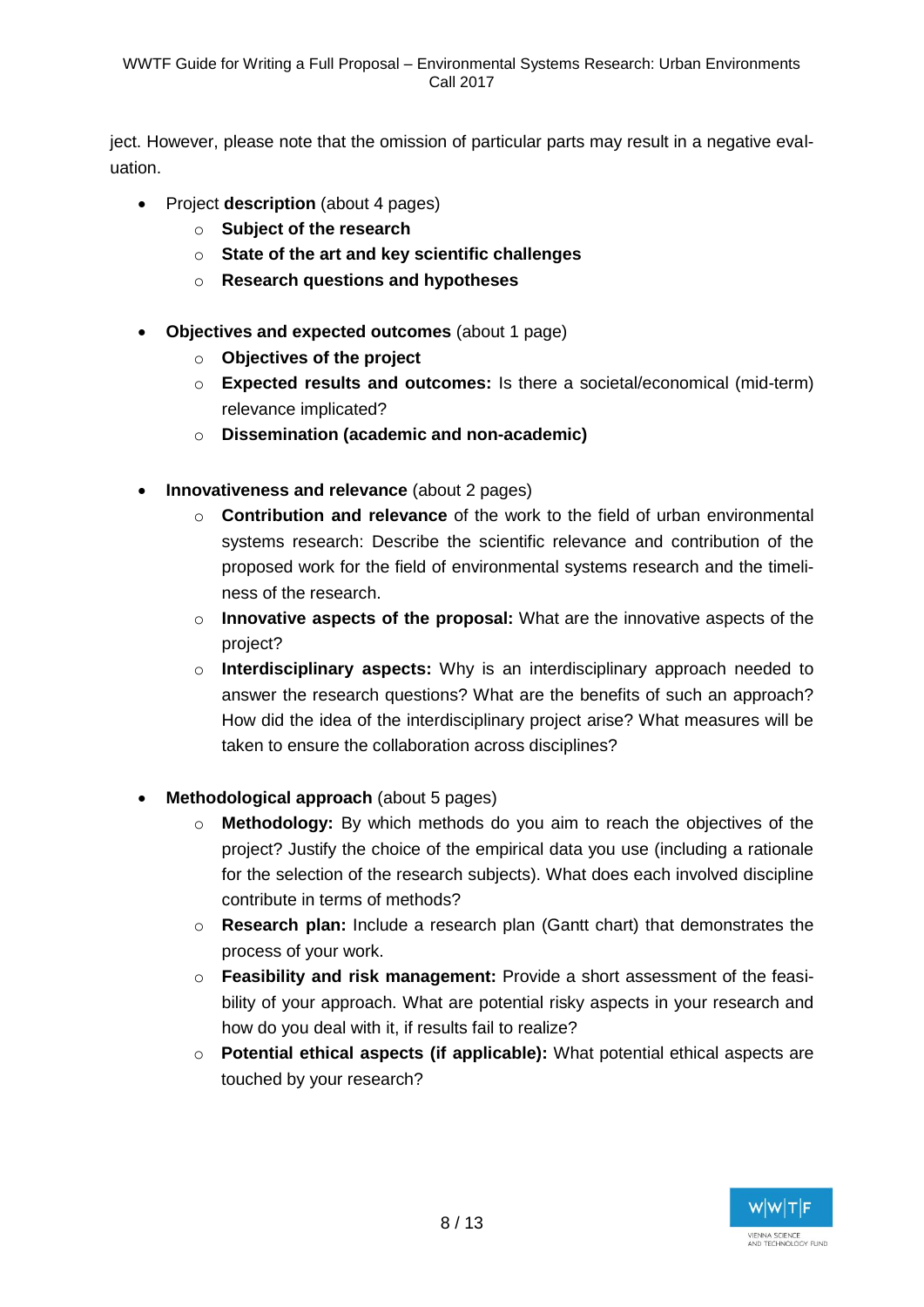- **Roles of personnel** (about 1,5 pages)
	- o **Interdisciplinary collaborative aspects** in the project: How does each researcher contribute to the interdisciplinary nature of the project?
	- o **Project management**
	- o **Research environment:** Please concisely describe in what research environment (group, department, network …) the project will be immediately embedded.
- **Key references** (about 1,5 pages): Please focus on the most relevant literature. Every citation in the text must have a reference and vice versa. Use a reference style common in your field. Highlight (e.g. in bold face) a maximum of ten key publications representing the state of the art in the respective research area(s).

#### **Online form**

- Confirmation if an **approval of an ethics committee / institutional review board** is required or not. If yes, confirm that necessary permits will be obtained.
- Upload Template "Research Project"

#### **3. Project Team**

Persons and their roles filled into the system for the short proposals (PI, Co-PI, core team members) cannot be changed or deleted. The roles and responsibilities of these persons as well as their specific competencies for the proposed project can be described in detail (max. 500 characters per textbox).

Further persons with no "key role" (all but PI, Co-Pi, core team members) can be added. This is relevant to calculate the project budget.

To add an additional person from an institution different than the institutions of the three persons from the core team, you first have to add an additional partner institution. In total, a maximum of 5 institution can be entered.

|                 | Title: *              | First/given name(s): *  | Last name/sumame: *             |
|-----------------|-----------------------|-------------------------|---------------------------------|
|                 | Year of birth: *      | Highest academic title: | Date of doctorate: (dd.mm.yyyy) |
| Institution: *  |                       |                         |                                 |
| Staff category* | $-$ please select $-$ |                         |                                 |



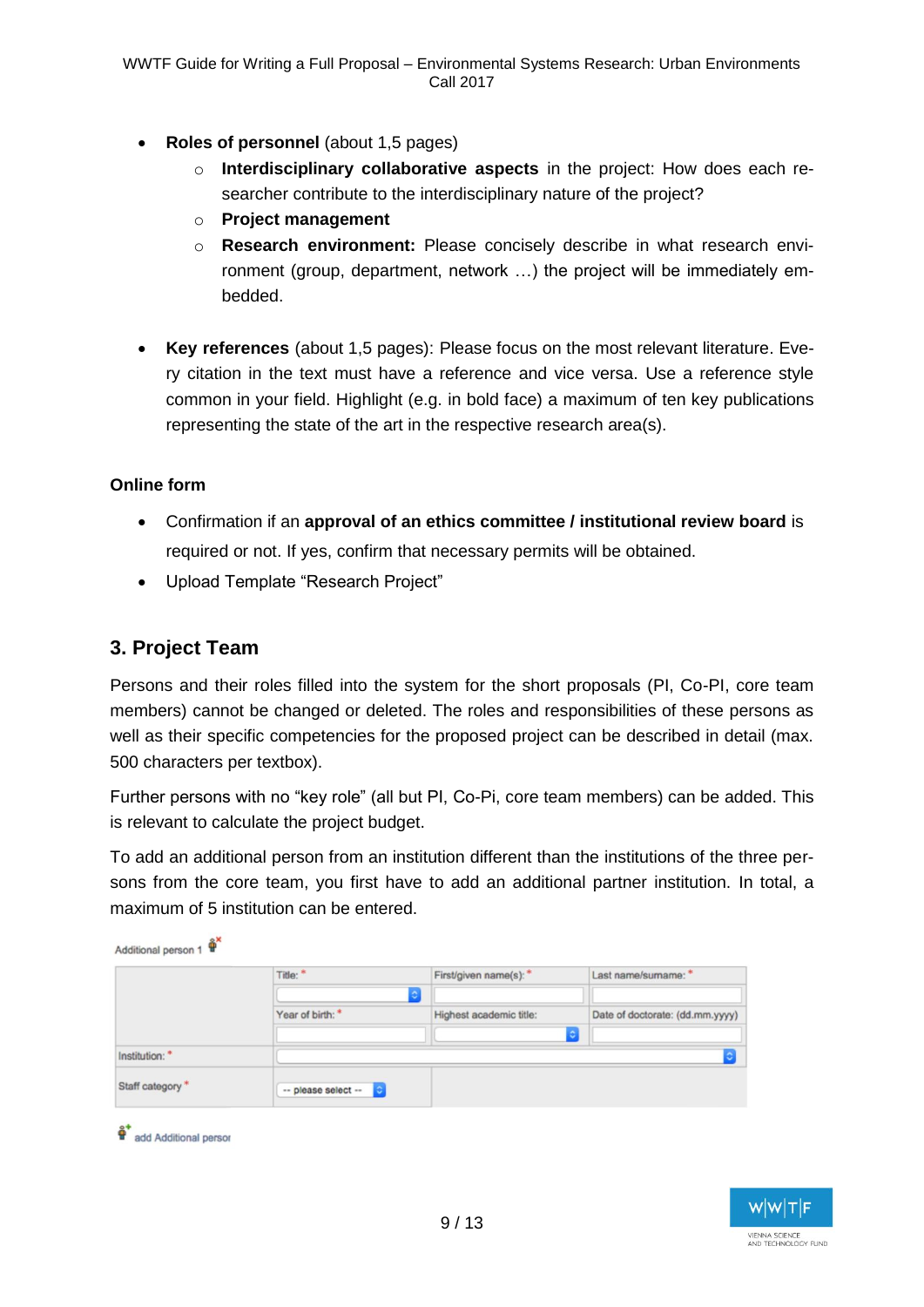#### WWTF Guide for Writing a Full Proposal – Environmental Systems Research: Urban Environments Call 2017

| Partner Institution 1 $\overset{\circ}{\mathbb{P}}^{\mathsf{X}}$ |                     |                   |                        |                      |
|------------------------------------------------------------------|---------------------|-------------------|------------------------|----------------------|
| Contact person:                                                  | Title: <sup>*</sup> | Academic title: * | First/given name(s): * | Last name/surname: * |
|                                                                  | $\checkmark$        | $\checkmark$      |                        |                      |
| Partner institution: *                                           |                     |                   |                        |                      |
| Institute/department<br>/group: *                                |                     |                   |                        |                      |
| Address:*                                                        |                     |                   |                        |                      |
| Zip code/city<br>/country: *                                     |                     |                   |                        | $\checkmark$         |
| E-mail:*                                                         |                     |                   |                        |                      |
| Telephone: *                                                     |                     |                   |                        |                      |
| Website: *                                                       |                     |                   |                        |                      |

*Staff categories: "Senior personnel", "Post-Doc", "PhD student", "Diploma student", "Office, technician"* 

- **Gender Management Policy** (up to 500 characters): Please describe how your project deals with gender equality issues during job announcements, recruitment of staff and working environment.
- **Plans for Human Resources Development** (up to 500 characters): Please describe how your project contributes to human resources development of the team members (e.g., providing opportunities for research, staff exchange, teaching and mentoring).

#### **4. Project Budget**

- **Explanation of Cost Planning** (max. 3.000 characters): WWTF provides substantial funding for scientific projects covering all project related direct costs plus a maximum of 20% overhead (i.e., "indirect costs"). Thus WWTF requires an explanation of your cost planning principles and a detailed planning of personnel costs (which should comprise the major part of the project related costs) as well as planning of project related costs for equipment, consumables, travelling, publications, organization of workshops/ conferences/ … and other project related costs. For planning of cost, the "Cost Planning Tool" is integrated in the submission system. Costs are calculated in **thousands of Euro (with one decimal position only)**, e.g. 305,6 k Euro = 305.600 Euro.
- **Planning of personnel costs (Table 1)** includes the names and staff category of all persons listed in part "3. Project Team" are automatically filled. Please first choose the funding source (WWTF, in-kind, WWTF & in-kind) and then add the average yearly time commitment for each project year. The average yearly time commitment for the funding source category "in-kind" is set to a minimum of 5%. Finally, for those persons where WWTF funding is requested, fill in the salary corresponding to a **100%**

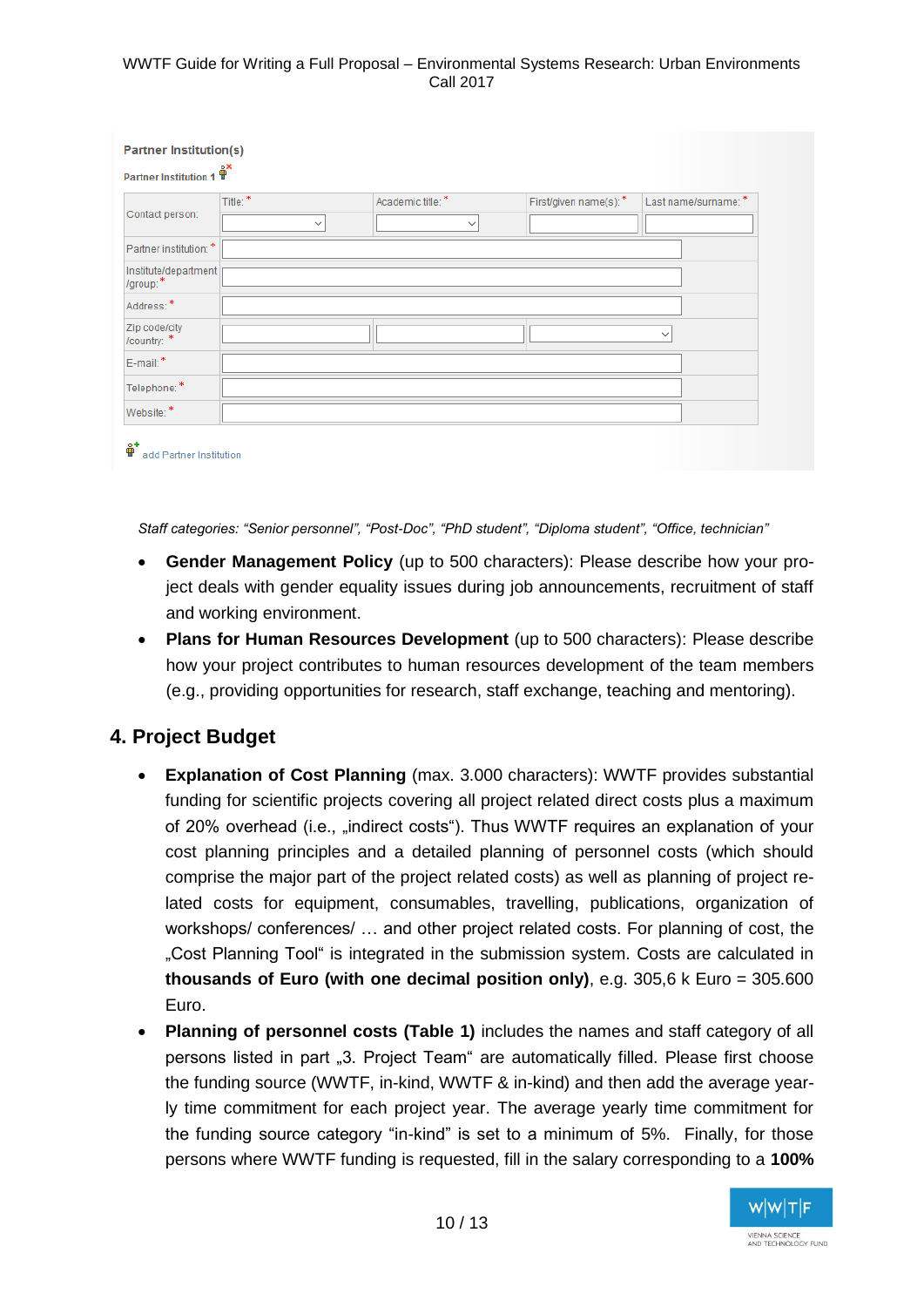**employment<sup>2</sup>** (full time equivalent) in the respective column. The total funding applied for each person will then automatically be calculated including a 3% annual salary increase. At the end of Table 1 you will see the total personnel costs applied for from WWTF.

- **Planning of non-personnel costs (Table 2**, project related costs for equipment, materials, travelling, publications, organization of workshops/ conferences/ …, and other costs) shall include a concise description of costs per cost category/ institution as well as the funding applied for. The budget for non-personnel costs is limited to max. 25% of overall WWTF funding.
- **Total funding applied for per institution (Table 3)** details the direct costs that will be automatically filled in using the information provided in tables 1 and 2. Kindly add the overhead percentage (i.e., indirect costs) per involved institution as a numeric value between 0.0 (no overheads claimed) and 20 (20% overheads claimed). Finally, Table 3 will give you an overview on the total funding applied for from WWTF per involved institution*.* Note: Minimum funding volume is 200.000 €, the upper limit is 650.000 €. *There should not be any significant changes in the budget in comparison to the short proposal. Exceptions are ok but need an explanation in the section "Explanation of Cost Planning".*
- You are also asked to tick a checkbox that you are aware of the **overhead policy** of your institution.
- Last but not least you must **disclose other applications for funding** of the same project: Is this project (or parts of it) already subject to ongoing requests for funding?

#### **5. Affirmations and Authorization**

WWTF requires the Principal Investigator and Core Team Members to sign a print-out of the affirmation form. In addition, WWTF requires that the print-out contains the signatures of the authorized person(s) of all participating institutions to which the persons signing the "Authorization" are affiliated in case of funding.

All signatures are required only on the proposal print-out. Multiple copies of the respective pages might be used for signing. Faxed or scanned and printed pages are accepted.

Signatures of additional persons are only required in case of funding; but **additional institutions** have to sign the section "Authorizations" already for the submission of the full proposal.

*Note: Hard copy versions of the submission must be handed in to WWTF office, Schlickgasse 3/12, 1090 Wien until May 18, 2017, 2pm. Hard copies (including all signatures) via mail service are allowed – post stamp counts and is accepted up to May 18, 2017. Electronic versions only are not regarded as complete submissions.* 

 2 Please be aware that the PhD salary listed by the FWF is for a 75% or 30 hours position.

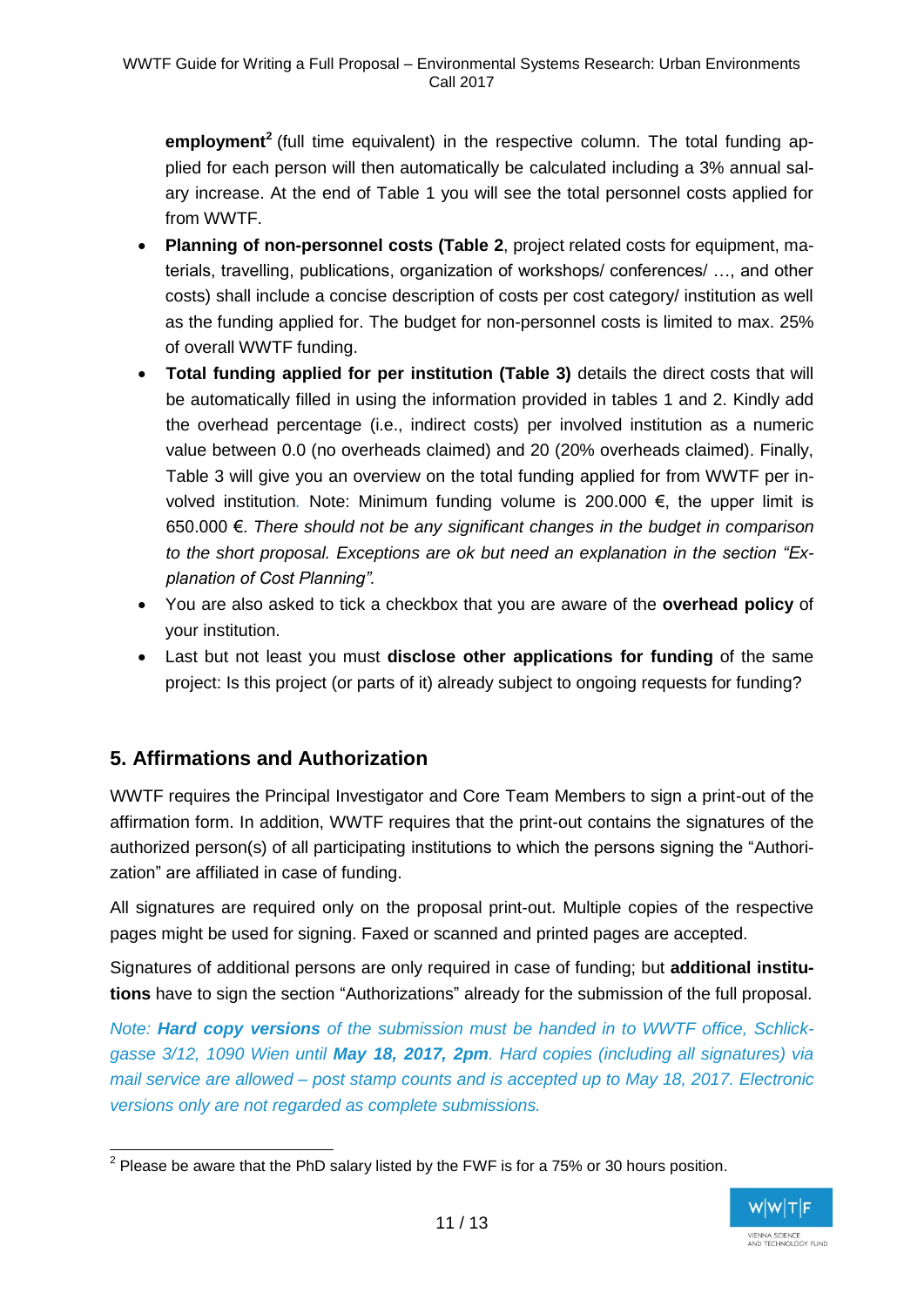#### **6. Appendix**

There is the *option* to update the individual CV files, e.g. either to include recent developments. Please note, that the overall framework for the CV remains the same with regard to the short proposal phase (two page limit):

The **Biographical Sketch** should consist of a one-page CV and a one-page List of Publications (limited to a maximum of ten publications). A Biographical Sketch must contain the following information:

- Higher education including obtained degrees and dates when received
- Appointments: A list, in reverse chronological order, of all the individual´s academic/professional appointments or other work experience.
- Funded projects: A list of up to three funded projects with their running time, funding source, funding sum and the role played in each project.
- Other relevant activities/ experience: A list that demonstrates the broader impact of the individual's professional and scholarly activities that focuses on the creation, integration, and transfer of knowledge.

#### **List of Publications:**

A list of up to ten peer-reviewed publications published over the last five years. Mark with an asterisk (\*) those publications most relevant to the proposed research.

## **In Case of Funding**

The **Formal Funding Contract** will be made between WWTF and the Home Institution of the Principal Investigator (for universities according to §27 of the University Law 2002), the PI has full scientific and financial responsibility. Projects may start immediately but should **not start later than 6 months** after the formal funding decision has been made. During the project duration WWTF pays funding rates half a year in advance to the PI's Home Institution. The PI is then responsible for distribution to the partner institutions (if applicable).

**WWTF monitoring** during the runtime of projects includes annual online reports delivered by the PI to WWTF with an overview on the scientific results achieved, personnel employment and funding spent as well as project outputs. WWTF office also makes site-visits to learn about the project progress and working environment of the personnel employed. WWTF offers the possibility to adopt the work plan according to project needs.